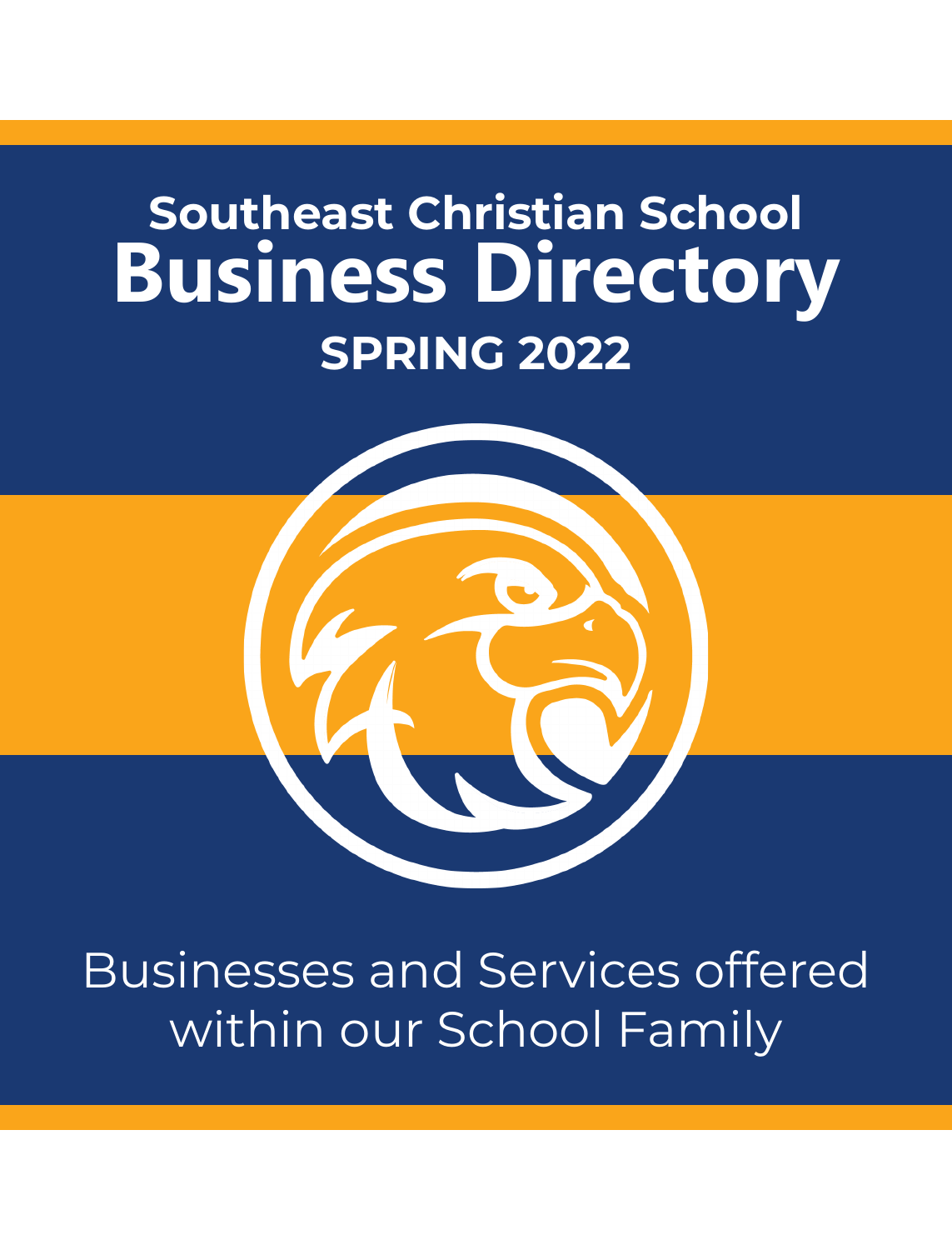# Accounting & Tax Services

### **HMRx, Inc.**

Accounting, tax & management services **Tarra Gerlach** 303-809-2807 tarra@hmrxadvisors.com www.hmrxadvisors.com facebook.com/hmrxadvisors

# Arts, Culture, & Entertainment

### **KIDCREATE ART STUDIO, PARKER**

Specializing in children's art classes, camps and art themed birthday parties, Kidcreate Studio is an art studio just for kids. At Kidcreate, your child will create fridge-worthy masterpieces, learn art concepts, and experiment with many different art materials.

**Dessy Abimbola** 410-504-9783 dessy.abimbola@kidcreatestudio.com www.kidcreatestudio.com/parker/ facebook.com/KidcreateStudioParkerCO

# Auto Services

**HM BROWN & ASSOCIATES**

Auto Broker for New and Pre-Owned Vehicles.

**Kent Nelson**  303-414-7739 knelson@hmbrown.com www.hmbrown.com facebook.com/hmbrownandassociates

# Beauty/Barber Shops

# **FLAWLESS GLOW ESTHETICS**

Skincare, Eyelash Extensions & Waxing. **Dani Lawless, LE** 720-610-7333 flawlessglowesthetics@gmail.com www.FlawlessGlowEsthetics.com facebook.com/flawlessglowestheticsLLC

# **FLOYD'S BARBERSHOP**

Floyd's Barbershop services men, women and children specializing in haircuts, color and shaves in a high energy, rock n roll environment. Open 7 days per week. Walk-in or book an appt.

**Peter Vercellin** 720-414-5151 pete@floydsbarbershop.com www.floydsbarbershop.com/stonegate facebook.com/floydsbarbershopparker

# **THE LASH LOUNGE**

An upscale eyelash salon specializing in eyelash extensions, eyelash lifts and tints, eyebrow tints and threading.

**Kalisa Buell** 720-730-5274 kalisabuell@gmail.com www.thelashlounge.com/co-lone-tree-ridge-

gate facebook.com/thelashloungelonetreeridgegate

# Business Services

# **ENVIRONMENT CONTROL**

A Building Service Company. We are a locally owned and operated company but also have the strong support of a national organization with over 50 years of experience in the commercial cleaning industry.

**Dean Hanson** 303-799-0303 sales@ecdenver.com www.officecleaningcolorado.com

# **HEFTA GROUP, INC.**

Consulting firm for Business and Civil Engineering. **Mark Hefta**  303-810-8514 mhefta@gmail.com www.heftagroup.com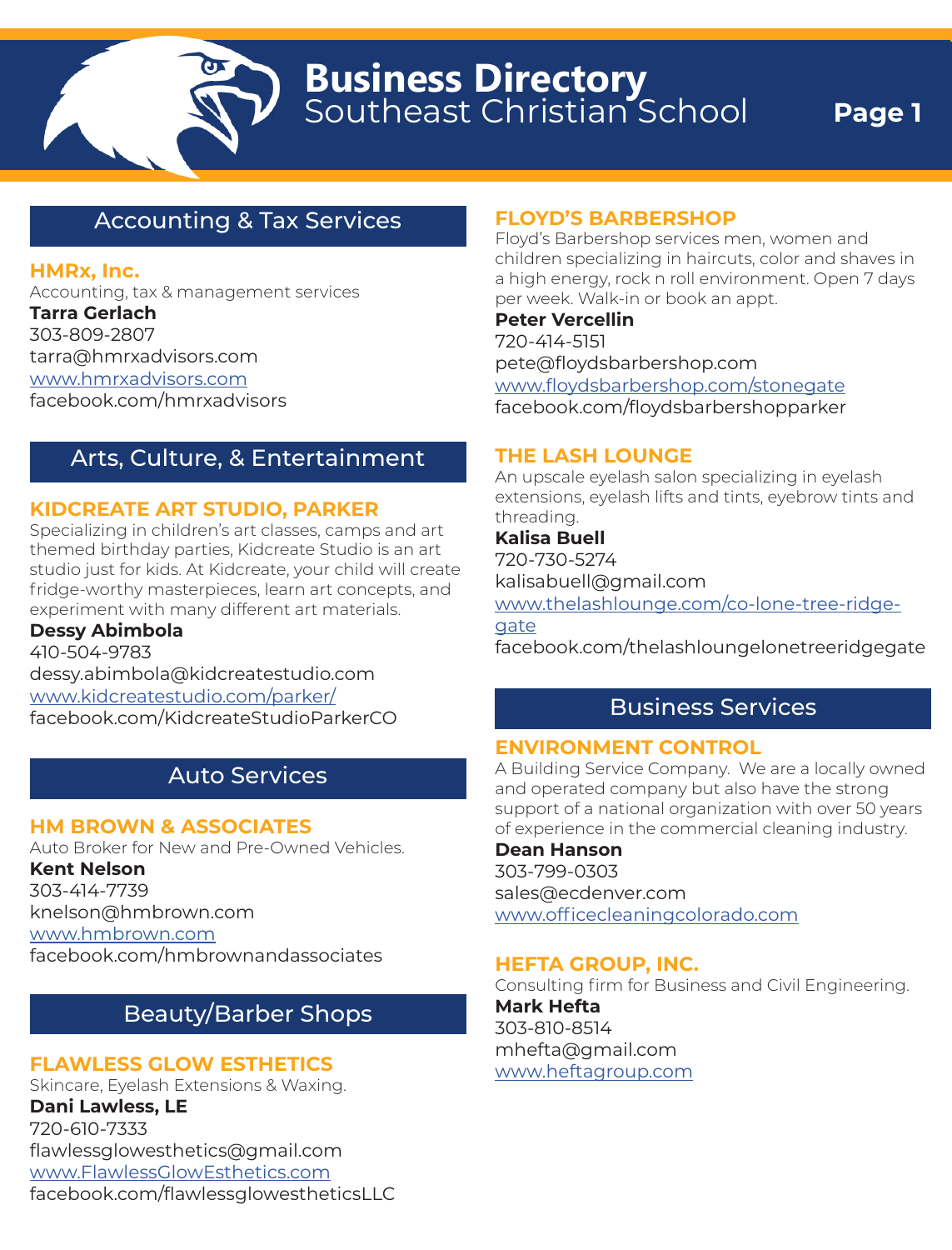# **OFFICE PRIDE OF DENVER**

Office Pride specializes in cleaning professional offices and professional medical offices.

#### **Rodney Lie**

720-515-2008 rodneylie@officepride.com www.officepride.com/0166 facebook.com/pg/officepridedenver

### **THE REMOTE LEADER PROJECT**

Since 2018, before the global COVID-19 pandemic, we have been teaching leaders (managers) how to navigate the nuances of remote and hybrid work to successfully lead united and connected teams, no matter the distance. Learn from on-demand video courses or invite us to your work for a live, virtual training workshop.

**Allison St. John** allison@remoteleaderproject.com www.remoteleaderproject.com

# **SPARK GROWTH STRATEGIES**

Marketing and professional coaching for the solopreneur to mid-sized business.

### **Nicole Scott**

720-212-6557 nicole@sparkgrowthstrategies.com www.sparkgrowthstategies.com

### **TRANSWORLD BUSINESS ADVISORS-COLORADO**

Currently the #1 business brokerage firm in the Rocky Mountain region, we are Colorado's leading advocates for business owners trying to buy, sell or grow their small businesses.

### **Corby Williams**

720-722-5880 cwilliams@tworld.com www.tworld.com/locations/centraldenver facebook.com/tworlddenver

### **YARDVIEW YARD MANAGEMENT SOFTWARE**

We provide Supply Chain Logistics software to any warehouse, distribution center or manufacturing plant operation and assist in the movement of, and visibility to, the status and location of trailer and container assets.

#### **Nathan Harris**

303-781-3430 Nate@yardview.com www.yardview.com facebook.com/YardView

# Commercial General Contractor

### **EXPERT TOUCH TILING**

Tile installation services. **Serge/Aleks** 720-243-8083 info@experttouchtiling.com www.experttouchtiling.com facebook.com/experttouchtiling

### **IRON MIKE CONSTRUCTION**

Veteran craftsmen building with excellence. **Mike Yaggi** 303-407-8690 myaggi@ironmikeconstruction.com

www.ironmikeconstruction.com

### **LIFETIME CONSTRUCTION**

We are a GC company that services residential and commercial hail claims for our customers.

**Tyler Lego** 720-377-4550 tlego@lifetimeconstruction.org www.lifetimeconstruction.org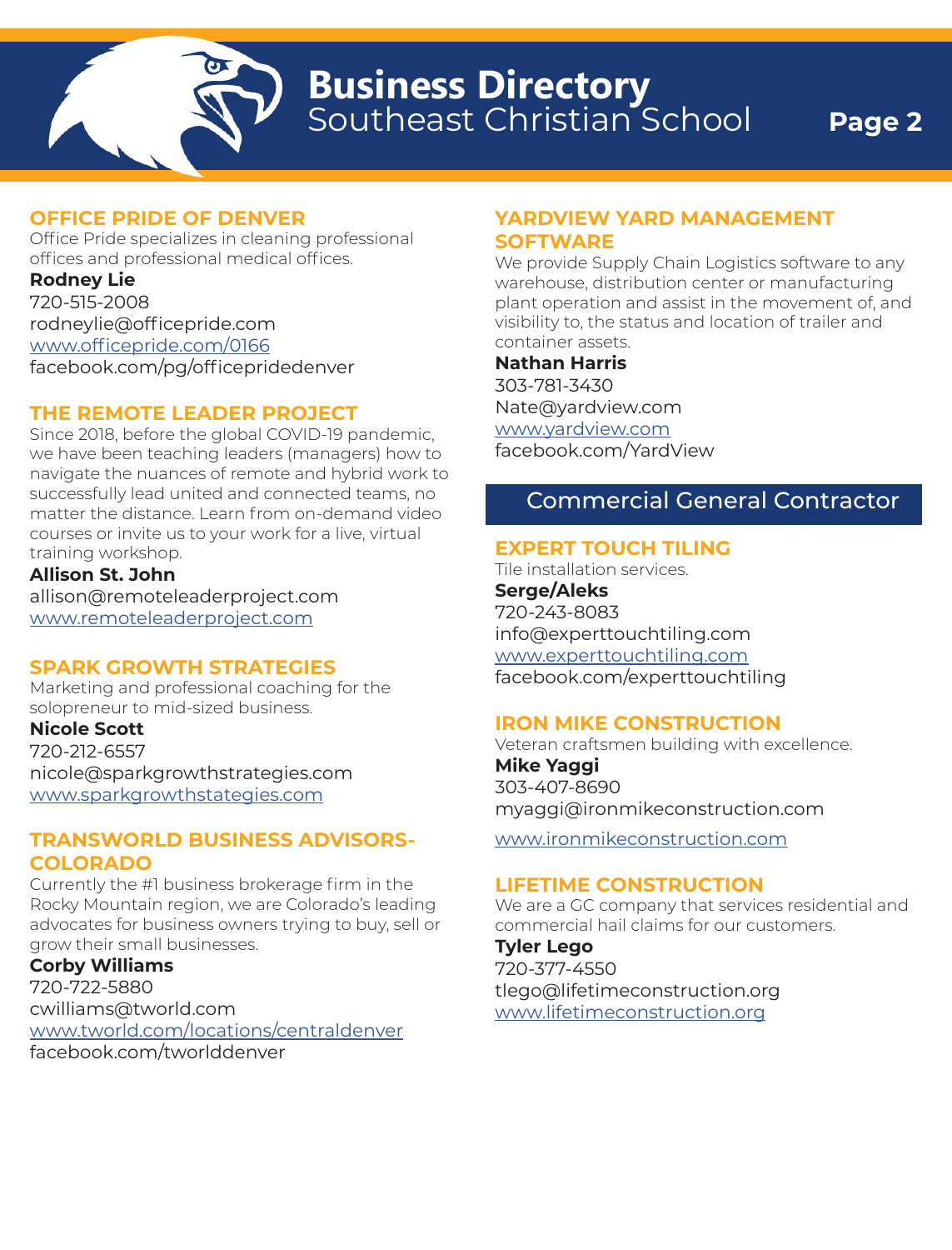# **Counseling**

### **ABUNDANT LIFE COUNSELING**

Individual, Couple, and Family Christian Counseling. **Carrie Chatterton**

#### 720-277-9508

carrie@abundantlifecounselingco.com www.abundantlifecounselingco.com facebook.com/abundantlifecounselingco

### **BRAINCODE CENTERS**

Braincode Centers is a brain mapping, counseling, and neurofeedback clinics that exists to help people optimize their heath by strengthening their brains. We work with everything from anxiety, focus, and performance to ADHD, trauma, and concussion. We are able to identify and help change brain function to address symptoms people and kids are challenged by! We have 9 locations to choose from with amazing licensed and board certified professionals. Contact us for a free consult.

### **Rachel Ragsdale**

720-649-6376 info@braincodecenters.com www.braincodecenters.com facebook.com/braincodecenters

### **RENOVARE COUNSELING, LLC**

Christian psychologist. **Jonathan Rapp, Ph.D.** 561-223-1707 dr.rapp@yahoo.com www.renovarecounseling.com

### **SOUTHEAST CHRISTIAN COUNSELING CENTER**

A professional counseling center for individuals and families of ages 3 and up.

**Stephanie Berghorn** 720-842-5553 office@secounseling.org www.secounseling.org

# Dentists & Orthodontists

#### **BURNING TREE FAMILY DENTISTRY**

If you are looking for a highly trained and experienced dentist in Franktown, you have come to the right place. At our practice, you will receive the highest quality dental care. Our dental office uses the latest state-of-the-art equipment and cutting edge technology and we uphold the strictest sterilization techniques. We know that many people may feel anxious about coming to the dentist, so it is our goal to make your visit with us as pain and anxiety free as possible. We view it as our mission to educate our patients about all of their oral health care options and to help guide them to choose a treatment plan that is most suitable and appropriate for their needs.

**Eric Nuss & Jennifer Robertson** 303-688-2515 burningtree@ssunhealth.com www.burningtreedental.com facebook.com/burningtreefamilydental

### **CREEKSIDE DENTAL**

If you are looking for a highly trained and experienced dentist in Parker, you have come to the right place. At our practice, you will receive the highest quality dental care. Our dental office uses the latest state-of-the-art equipment and cutting edge technology and we uphold the strictest sterilization techniques. We know that many people may feel anxious about coming to the dentist, so it is our goal to make your visit with us as pain and anxiety free as possible. We view it as our mission to educate our patients about all of their oral health care options and to help guide them to choose a treatment plan that is most suitable and appropriate for their needs.

**Eric Nuss & Jennifer Robertson** 303-841-0549 creekside@ssunhealth.com www.creekdental.com/ facebook.com/CreeksideDentalCO/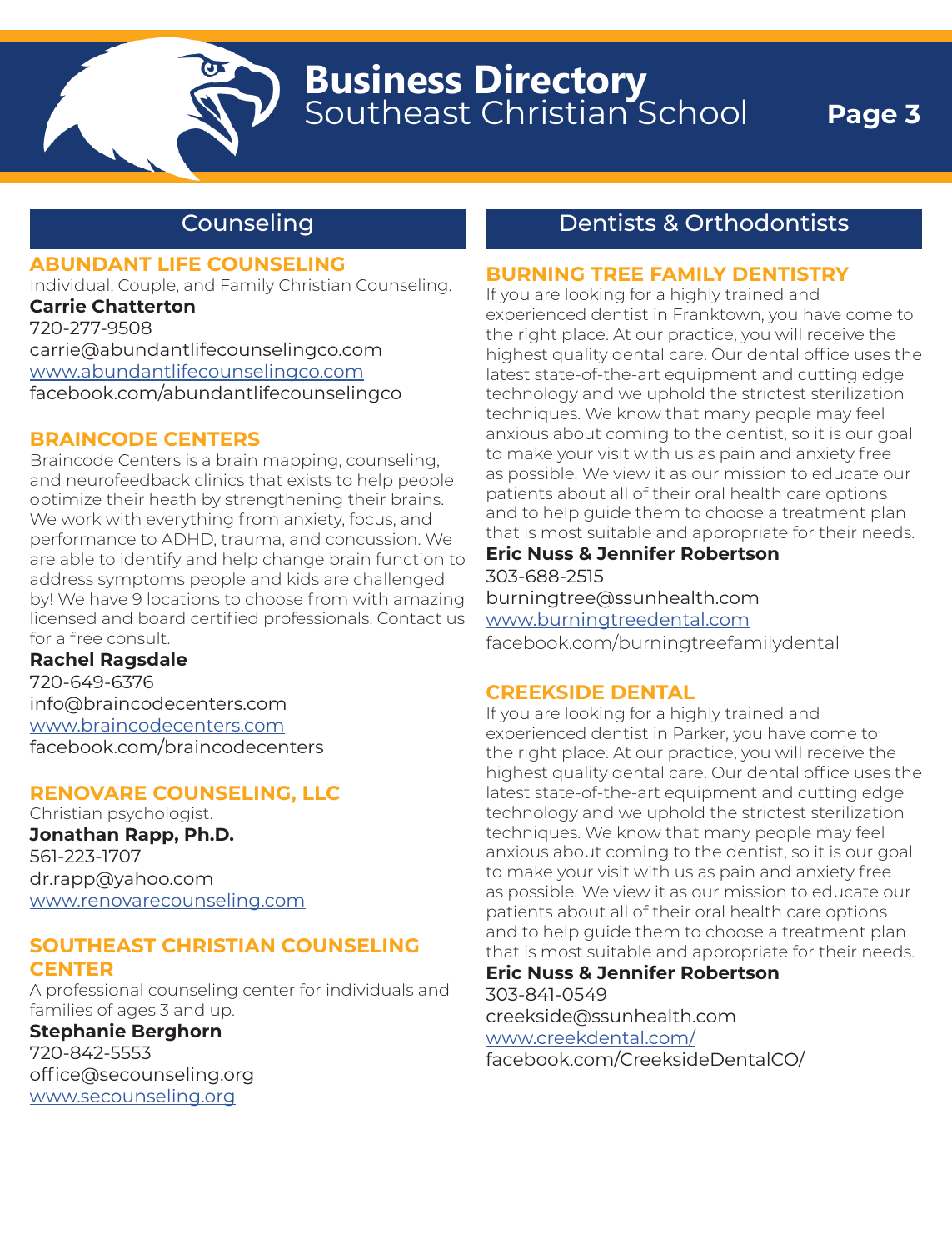### **HEALTHY SMILES SHINE**

Our small office offers friendly, personal, and high tech services in a welcoming environment. We take pride in being affordable! Services include dental hygiene, teeth whitening, and restorative dentistry (including making crowns in the office for same day treatment).

#### **Liz Miller** 303-808-3209 liz@healthysmilesshine.com www.HealthySmilesShine.com

facebook.com/healthysmilesshine

### **SOFT TOUCH DENTAL**

Our goal is to provide each and every patient with the very best dental care in the most supportive and nurturing manner possible. For starters, our office has a small, friendly atmosphere that will immediately put you at ease. Our professional and experienced staff will then help you feel welcome and comfortable as we strive to provide the highest standard of personalized dental care in the most gentle and efficient way possible.

### **Eric Nuss & Pam Keys**

303-805-0099 softtouchdental@hotmail.com www.soft-touch-dental.com facebook.com/CreeksideDentalCO/

### **SWEET PEA CHILDREN'S DENTISTRY**

At Sweetpea, we provide specialized dentistry for children and adolescents in a warm, caring and fun child-friendly environment. As pediatric dentists, our 2-3 years of additional training after dental school has prepared us for the unique dental needs of each child we serve. Our office serves infants, children, teens and children with special healthcare needs. We invite you to join our Sweetpea family, where we help create healthy smiles and confidence that will last a lifetime!

**Dr. Beth Nielsen & Dr. Ashley Barefoot** 303-841-9009 sweetpeadentistry@live.com www.sweetpeadentistry.com

# Education & Student Support Services

### **CHILDREN'S MUSIC ACADEMY PARKER**

Our music lessons for young children, aged 3-9, are full of fun, interactive activities that not only help develop a strong musical foundation and build essential life skills, but offer a unique bonding experience with you and your child. Our curriculum is built on research that proves music matters! Our approach is fun, affirming, non-pressured and creative. Lessons are multi-dimensional, including keyboard, singing, theory, ear training, composition, ensemble playing, guitar, and recorder.

# **Kasey John**

720-571-3020 kaseyj@childrensmusicacademy.org www.childrensmusicacademy.org/parker-co facebook.com/Childrens-Music-Academy-of-Parker-CO-2103975233219809

### **GOLDSTAR LEARNING OPTIONS**

Behavior Intervention, Speech Therapy, Community Camps and services, Mental Health coaching, etc.

**Rachael Porter**  303-327-9738 goldstarlearningoptions@gmail.com www.gsloinc.com facebook.com/goldstarlearningoptions/

### **THE NECTAR GROUP**

The Nectar Group is dedicated to helping people overcome learning and memory challenges so they can reach their full academic potential. With an assessment driven, custom approach based on principals from neuroscience, we deliver customized, one-to-one learning programs that address the key components that make up how one learns: cognitive skills, content, and behavior. We do this through cognitive skills training, tutoring, and study skills coaching with the support of nutrition, physical exercise and stress reduction.

### **Andrea Pitman**

303-333-3248 getanswers@TheNectarGroup.com www.thenectargroup.com facebook.com/thenectargroup/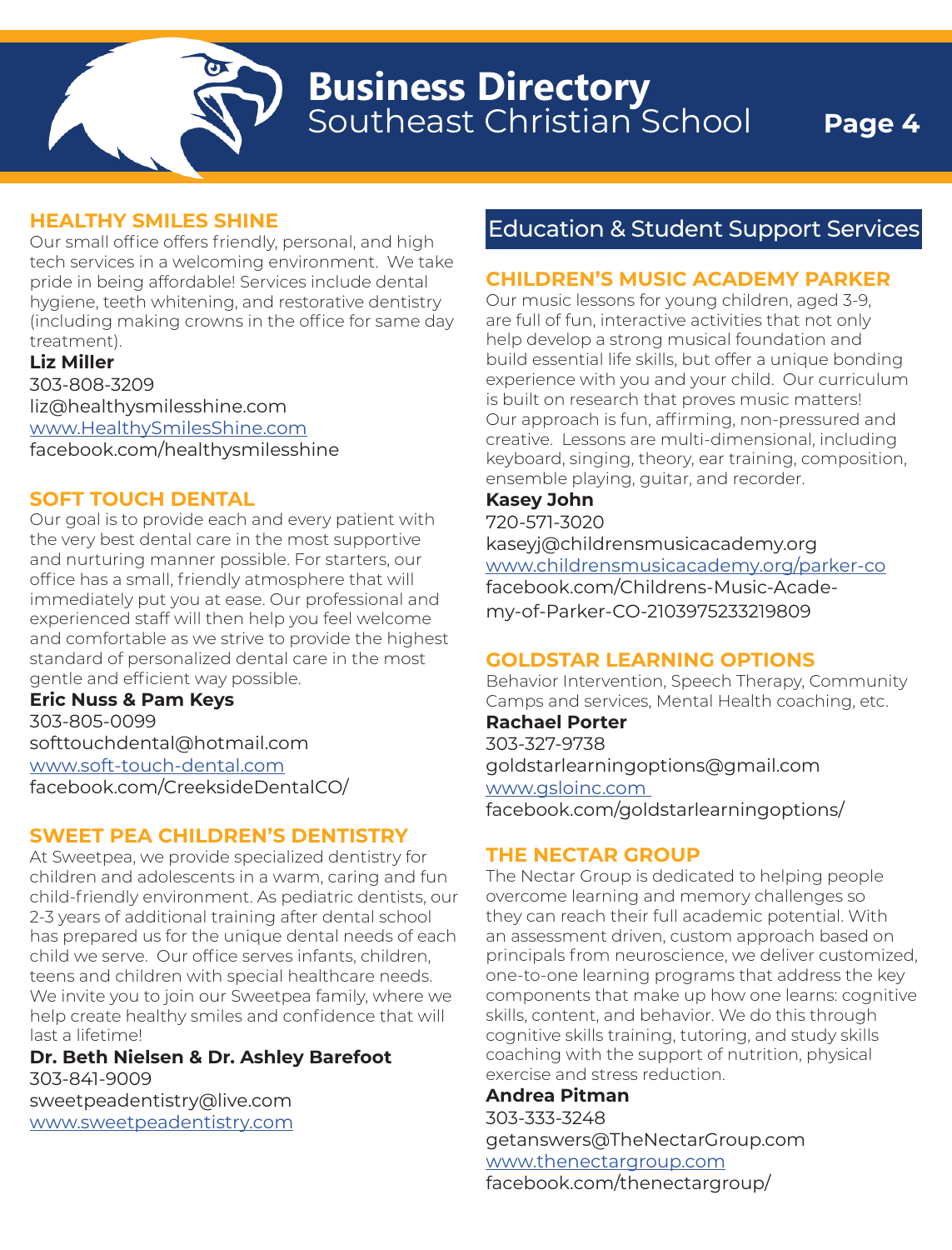# **SOUNDS & SYMBOLS, LLC**

Danielle Nichols, licensed and certified speechlanguage pathologist, provides speech, language, social communication, and executive functioning services for children ages 3 to 17.

#### **Danielle Nichols**

720-937-3007 danielle@soundsandsymbols.com www.soundsandsymbols.com facebook.com/soundsandsymbolsLLC

### **SPEECHTRAINING4ESL**

I provide an accent modification program to adult English language learners who desire to speak North American English clearly and naturally. Speech therapy services offered as well.

# **Lori Nagel**

719-315-0655 lori@speechtraining4esl.com www.speechtraining4esl.com facebook.com/speechtraining4esl

# **TUTORING (Ages 4 thru 6)**

Former SCS Teacher **Laurie Schrader** 303-518-5024

# Financial Services & Planning

### **AMERICAN FINANCING**

Mortgages. **Mesharia Rol** 720-414-5780 mesharia@ymail.com www.americanfinancing.com

### **FIRST WESTERN TRUST**

Residential mortgage, refinance, purchase, conventional, FHA, VA, and Jumbo.

**Garrett Townsend** 720-943-4870 garrett.townsend@myfw.com www.GarrettTownsend.com www.facebook.com/TownsendFinancial

### **GLOBAL FINANCE LTD.**

BG/SBLC, loan and project funding offer! We provide Bank Guarantees(BG), Standby Letters of Credit(SBLC), Letter of Credit (LC), Non Recourse Loan, Project Funding from top rated banks worldwide at the discount rate. Please if you are interested then contact us for our procedure through email.

#### **Fredy Ouseph**

globalfinanceltdhk@gmail.com

### **MORTGAGE BROKER**

Mortgage Broker with a Servant Hearted approach in achieving the real estate lending needs of each Client.

#### **Angela Peek**

720-232-6914 angela@QSLending.com www.angelapeekmortgage.com facebook.com/angelamortgagebroker

### **PROSPERION FINANCIAL ADVISORS**

We provide investment management and financial planning with a focus on helping young families accumulate wealth for their future.

**John Booren** 

303-793-3202 john.booren@LPL.com

### www.prosperion.us

facebook.com/prosperion/ @Prosperion

### **SPEARHEAD MORTGAGE COMPANY**

Commerical mortgage brokerage firm **William Foy** 303-913-0609 william.foy@gmail.com www.spearheadmortgage.com

### **STARLIGHT MORTGAGE**

Mortgage lending **Tiffany Sorenson** 602-469-2073 premierloanprocessing@gmail.com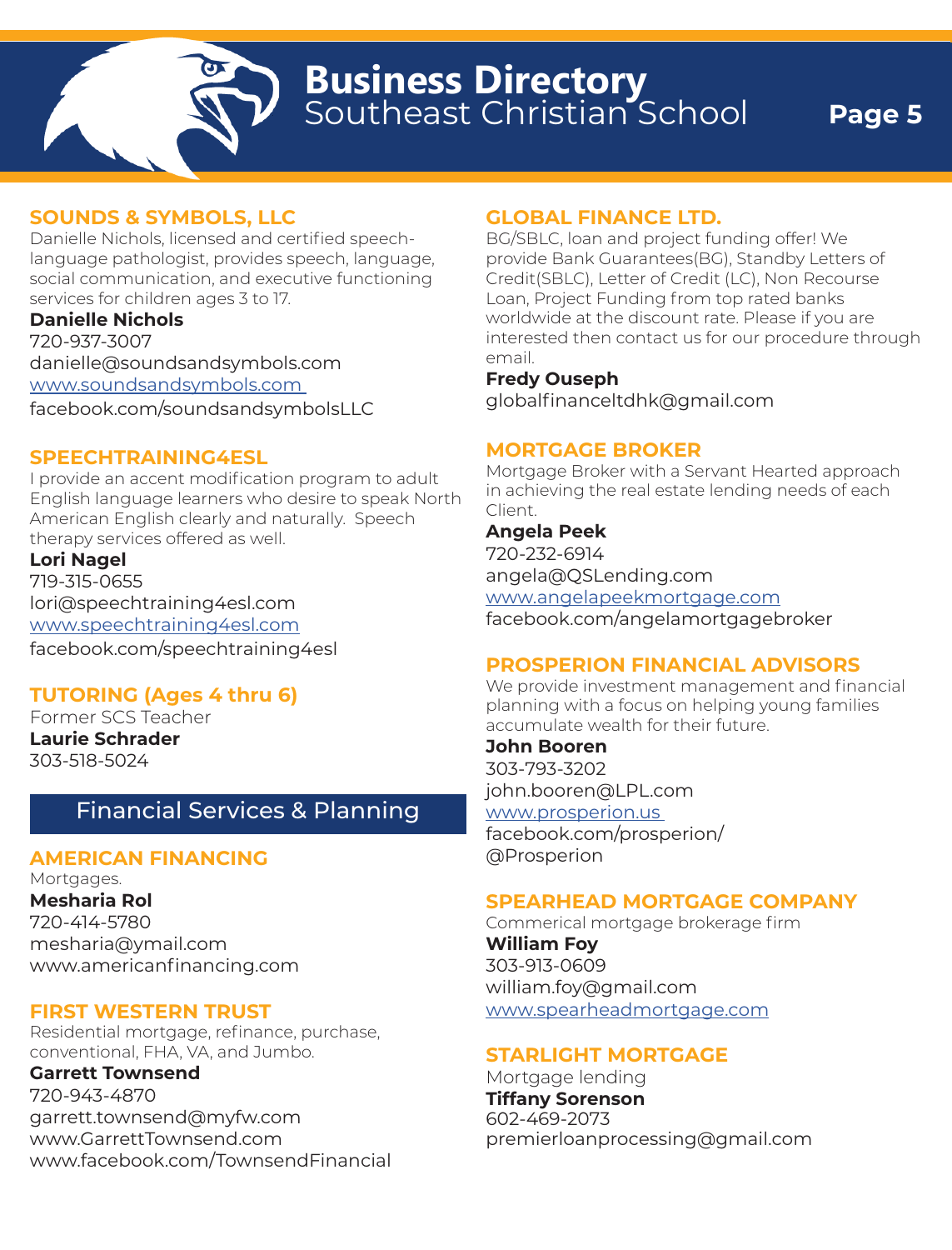

### **TransAMERICA FINANCIAL ADVISORS**

Provide financial advice and investment recommendations for retirement, savings, college planning, debt reduction, life insurance, and long term care planning.

**Chris Acuna** 720-203-4188 chrisacuna@gmail.com www.tfaconnects.com/ChrisAcuna

# Health & Wellness

### **CAMP GLADIATOR**

Our mission is to positively impact the physical fitness and ultimately the lives of as many people as possible! We are a community-based outdoor group fitness program geared to supporting adult fitness of all levels. Our workouts are programed around a 4-week progressive cycle that promotes incredible results. All workouts are instructed by certified personal trainers. You can find all our locations on our website! Your first workout is always free!

**Larsyn Cross**

843-344-0422 larsyncross@campgladiator.com www.campgladiator.com facebook.com/campgladiatorSEAuroraParker/

### **CEDRONE HEALTH & WELNESS LLC**

Certified health coach specializing in lifelong transformations, one healthy habit at a time.

### **Liz Cedrone**

917-951-8251 coachlizcedrone@gmail.com http://form.jotform.com/210878418699171 facebook.com/liz.cedrone.614

# **FLYING PIG PSYCHOTHERAPY**

Mental Health Counseling and couples therapy. **Daren Norris** 701-484-3063 daren@flyingpigpsychotherapy.com https://flyingpigpsychotherapy.com/

### **ISAGENIX**

Isagenix is a trusted and respected organization that exists to inspire and empower individuals, families, and communities to live their best life through a journey of nutrition, health, and overall wellness.

**Alicia Laughlin, Independent Associate** 720-939-4586 colaughlins@gmail.com www.colaughlins.isagenix.com/

### **JUICE PLUS**

I help families enjoy better health through whole food supplements. I also build franchisees.

### **Ellen Graham**

303-359-8507 juiceplusellen@gmail.com www.ellen.juiceplus.com facebook.com/groups/1471371416433737

### **KATHERINE WASHINGTON, PHD, LLC**

Psychological and Educational Assessment. **Katherine Washington** 720-790-5399 katherinewashingtonphd@gmail.com www.katherinewashingtonphd.com

# **THE LABOR OF LOVE CO.**

The Labor of Love Co. is focused on maternal wellness during the perinatal season. As a Certified Childbirth Instructor, Katie Renon, BBCI teaches courses to expecting parents to prepare them for a healthy pregnancy, birth and postpartum season. As well, The Labor of Love Co. offers hand-curated Pregnancy and Postpartum Care Packages to nourish and pamper mothers.

### **Katie Renon**

720-495-1866 thelaborofloveco@gmail.com www.thelaborofloveco.com

facebook.com/thelaborofloveco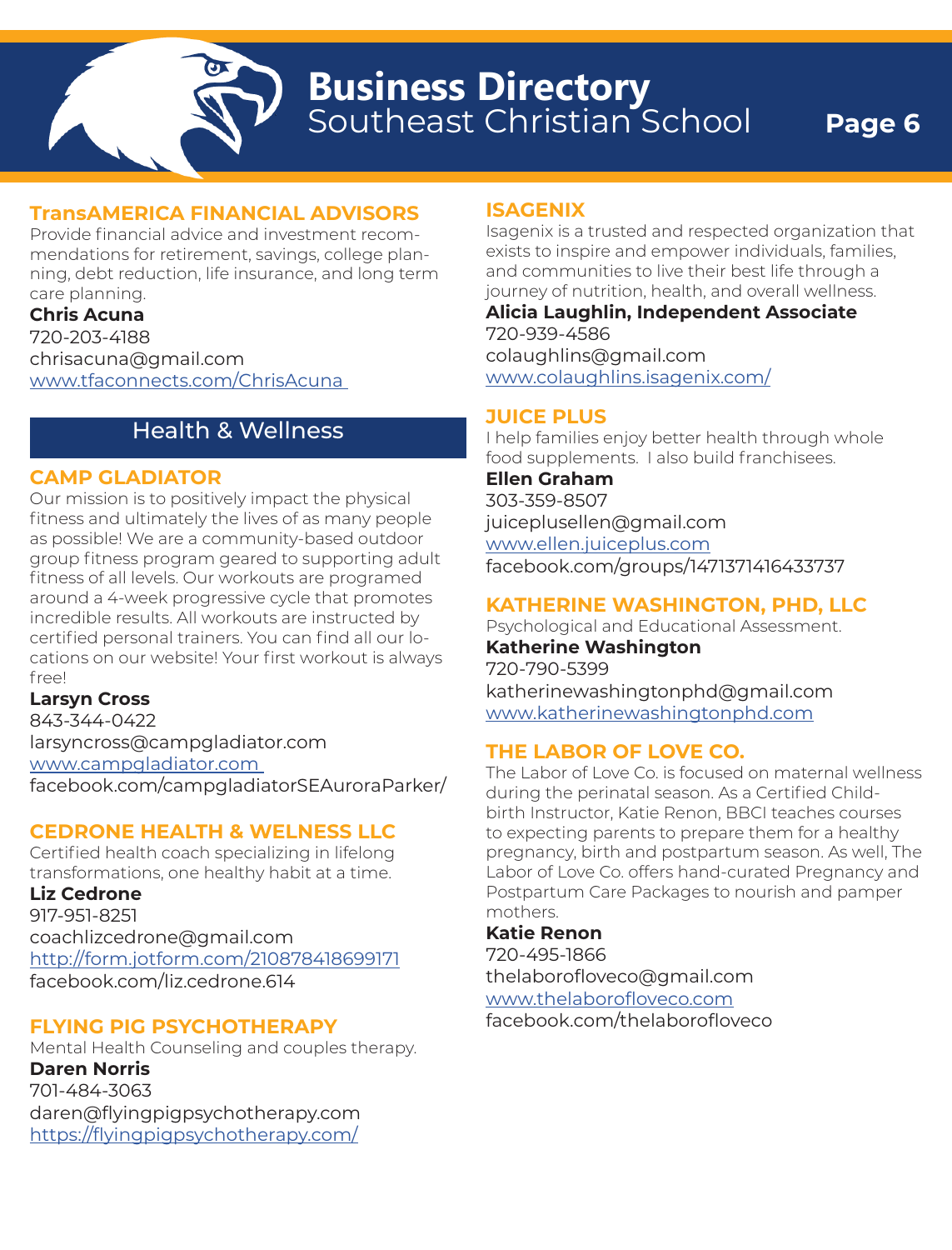### **MIKE SEEGER HEALTH COACHING & HERBALIFE NUTRITION INDEPENDENT CONSULTANT**

Your Personal Health & Wellness Coach. Individual, family and group coaching and support. Focusing on all areas of health (overall nutrition, weight management, fitness, sports and active lifestyle performance, kids nutrition, immune system support, skincare and personal care, etc.). Mike offers free 1-1 nutrition and wellness consultations, a scientific 9 point health test, small and large group nutrition and wellness classes and corporate wellness programs. He also specializes in conducting various fun challenges throughout the year (Wt Loss, Body Transformation, Family Fit, Mind & Body and many others). Mike is also a Mentor and Coach to others who would like to run their own successful p/t or f/t health coaching business. In addition, he partners with local businesses to spread the health. He also has partnered with the company of Herbalife Nutrition to provide health and nutrition support, info., training and guidance to maximize one's health. Mike loves contributing and providing value to the community. He has been actively involved as a volunteer and/or business representative in the Parker Area Chamber, Trick or Treat on Mainstreet, Parker Farmer's Market, and Town of Parker Recreation Department Youth Sports Coaching Program, to name a few. Mike served the Parker Area Chamber of Commerce as an Ambassador for 12 years and received the honor and distinction of Ambassador of the Year. He has the honor and privilege of serving on the Board of Directors for both Parker Self Defense and Fitness as well as the Council of Arts, Science & Culture. Let me know how I can be of help.

# **Mike Seeger**

303-800-1446 3healthyandhappy@gmail.com www.Start2BHealthy.com facebook.com/mike.seeger.24

# **VALOR & VINES**

Discover the basics of how to use essential oils to enhance your home, wellness, beauty and balance. Toxins and chemicals in our household products can be very harmful to all living beings. I educate people how to get those harmful constituents out of your home and the benefits of doing so.

#### **Julie Smolen**

913-515-8017 j.smolen@comcast.net www.myyl.com/juli-smolen

# **WARRIOR WELLNESS GROUP**

We provide nutrition therapy, bioenergetic testing, assessments, and coaching for children through adults with ADHD.

### **Kelly Miller**

720-982-2369 info@warriorwellness.group www.warriorwellness.group/

# Home Designs & Furnishings

### **FLOYDOVIA DESIGNS**

Inspired and Custom Creations. Scripture based pieces to choose from or I can create any custom idea you have in mind. Wood signs, family name monograms, scripture wreaths, art and more.

# **Shawna Floyd**

503-730-2181 shawnaabele@yahoo.com www.etsy.com/shop/floydoviadesigns

### **LEAH B INTERIORS**

Leah B Interiors is a small design firm in Denver, CO. From remodels to furniture and decor selection, we do it all!

**Bree Pianetti** 505-486-8388 leahbrianna@gmail.com www.leahbinteriors.com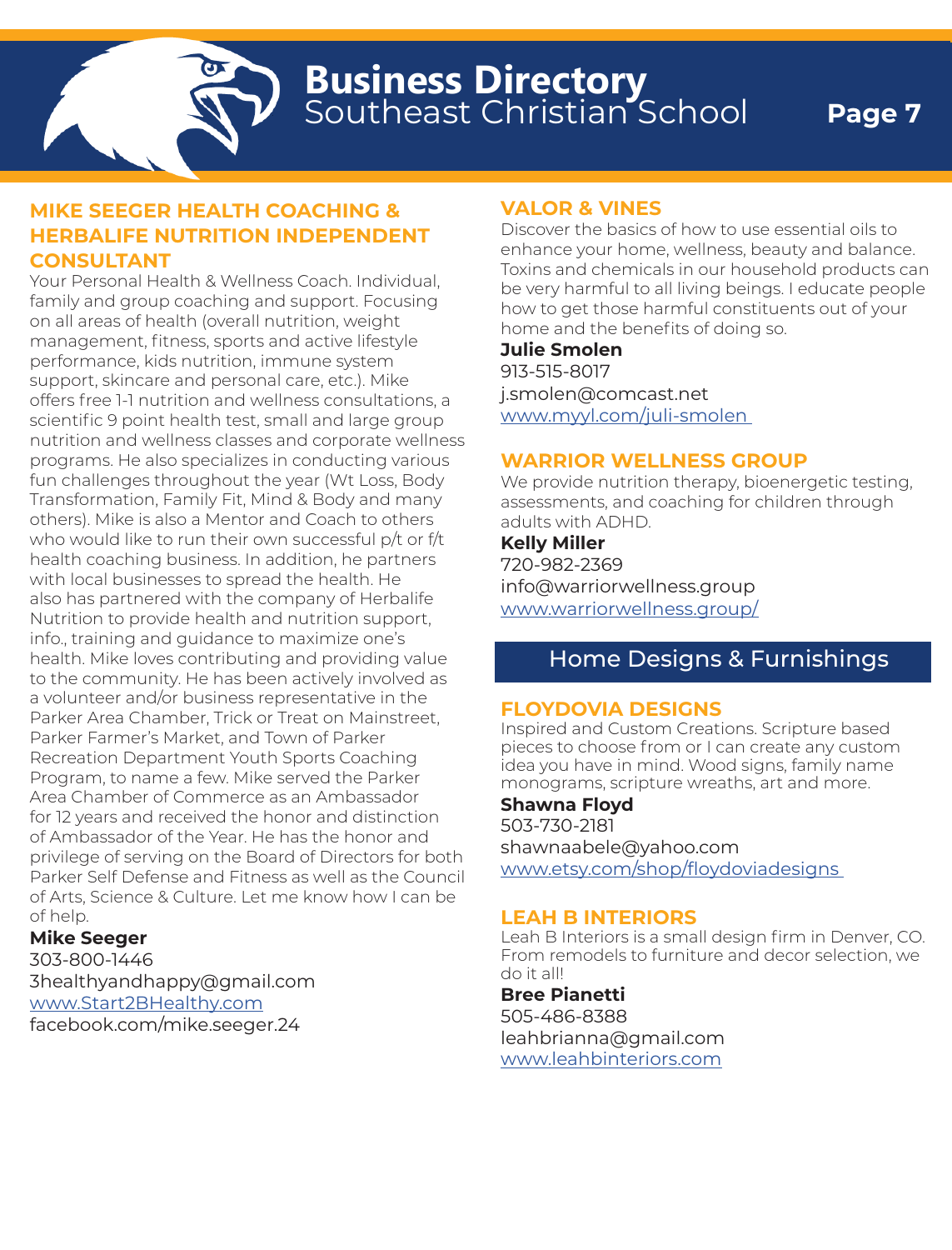

### **MAMA OF 4 DESIGNS**

Making custom creations out of just about anything! Fun apparel, wood signs, decor. The possibilities are endless.

**Heather McClean** 831-239-0234 hmcclean12@gmail.com @mamaof4designs

# Home Services & Remodeling

# **3218 HOMES**

Home Remodeling Design and Project Management **Richard and Anna Reed** 720-556-0876 3218homes@gmail.com

# **ALL IN ONE CONTRACTORS, INC**

Roofing, gutters, windows, and siding. **Joel Speckman** 303-663-5615, 303-419-6629 j44c50@aol.com www.denverroofingexpert.com facebook.com/allinonecontractors

# **AMERICAN LAWN CARE**

Lawn care services based in Sedalia.

**Derek Stevens** 303-949-9709

# **FLOOR COVERINGS INT'L**

Floor Coverings International is a full service flooring company, with our process, we bring samples that you would typically see in a department flooring store straight to right to your home, so you can see how materials and colors look in the rooms where they might be installed.

# **Mick McKenny**

303-323-9505

michael.mckenny@floorcoveringsinternational. com

www.douglascounty.floorcoveringsinternational.com facebook.com/flooringdouglascounty

# **GARAGE DOOR GUYS**

Garage Door service company. We repair and install garage doors and openers.

**Mitch and Sheena Koerner** 303-576-8662 garagedoorguysinc@yahoo.com www.denvergaragedoorguys.com facebook.com/denvergaragedoorguys

# **MOUNTAIN VIEW WINDOW COVERINGS**

We provide custom window coverings at AMAZING prices. We specialize in Shutters, Blinds, Shades, and Draperies. FREE in-home consultation. We will bring the showroom to your home.

### **Chris Royer**

720-364-9774 mountainviewwindowcoverings@gmail.com facebook.com/premiumblindsdirect

# **NEW D & N ENTERPRISES**

Complete remodel, kitchens, bathrooms, wood floors, basement finishes; 40 years experience

#### **Don Derrick** 720-921-5618

donderrick3@gmail.com

# **R&R CONSTRUCTION LLC**

Full service roofing needs

**Jose Estrada** 720-231-2910 wilfredoesrivera@gmail.com

# **SPRINKLER TINKERER**

Install, maintain, start-up, winterize, and repair everything irrigation.

**Caleb Schallenmuller** 303-653-7474 sprinklersrock@msn.com www.sprinklertinkerer.com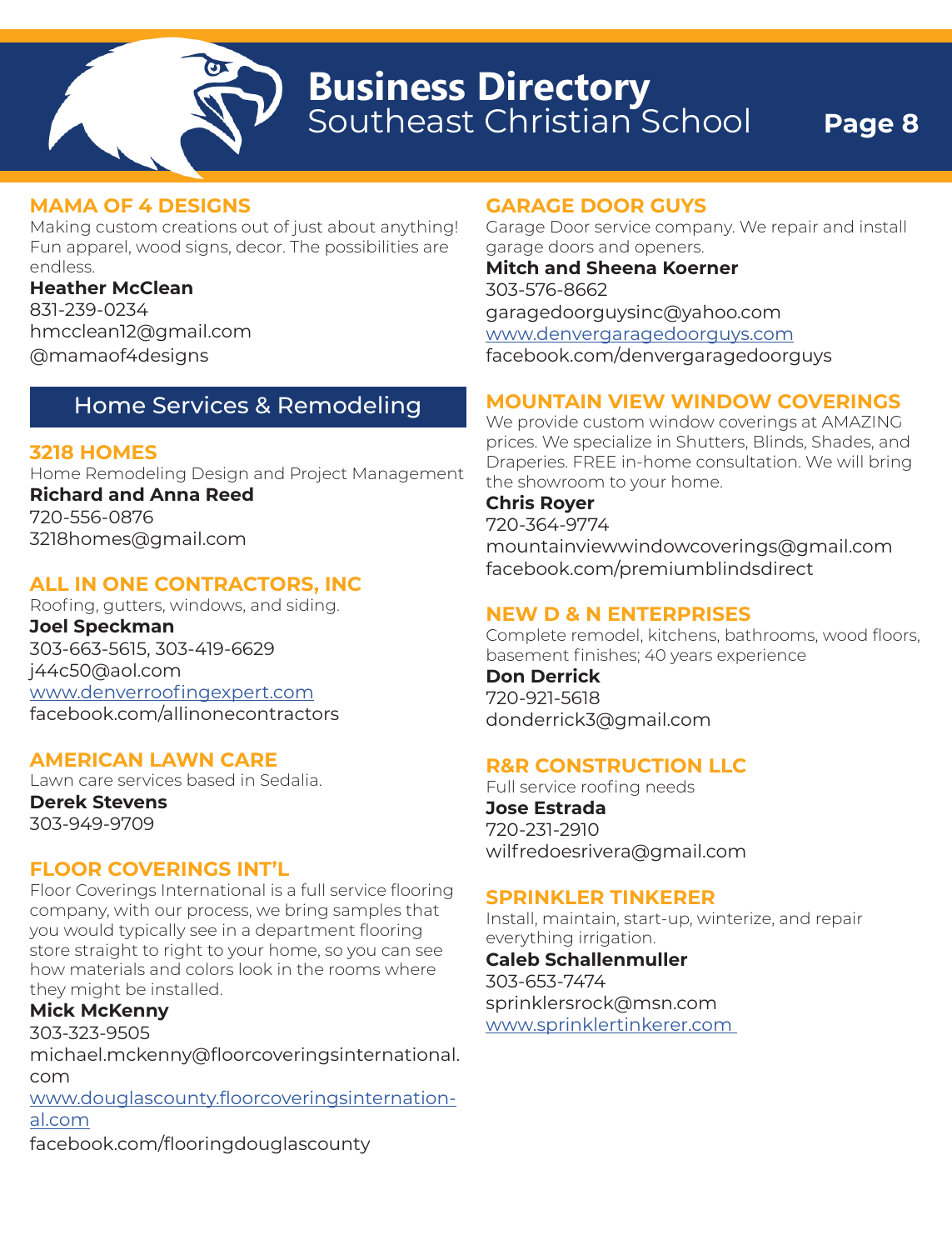

### Insurance

### **ALLSTATE**

Home, Auto and Life Insurance **Jeff Gries** 720-450-6240 jeffgries@allstate.com www.agents.allstate.com/jeffrey-gries-colorado-springs-co-1422363

### **ALLSTATE**

I look forward to helping families like yours protect the things that are important - your family, home, car, boat, and more.

**Travis Turner** 720-506-1875 travis.turner@allstate.com www.theturneragency.com

# Internet & Web Services

### **GROUND SECURITY**

Ground Security provides cyber security services such as PCI Compliance consulting as well as business intelligence automation technologies using the cloud.

### **Kyle Drumm**

720-767-2082 kyle.drumm@groundsecurity.com www.groundsecurity.com

# **Jewelry**

# **PRINCESS NORA ORIGINALS**

Handmade fashion jewelry. **Nora Derrick** 720-921-5619 princessnorad@gmail.com facebook.com/princessnorashoppe

# **SAVVY AND SWEET JEWELRY**

Plunder Vintage Jewelry available through online purchase and on-line parties and events. 10% of all sales profits will be donated back to Southeast Christian School.

**Sheila Martignoni** 361-550-0982 srmartignoni@yahoo.com www.plunderdesign.com/sheilamartignoni

# Legal Services

#### **BORENSTEIN & ASSOCIATES, LLC**

Debt Collection/Business Law/Contracts/New Business Setup

**Ron Walker** 303-468-5754 r.walker@ibalegal.com www.ibalegal.com

### **CURNALIA LAW, LLC**

We provide customized estate planning services to meet the needs of our diverse clients. We will work with you to develop an estate plan that will best meet your goals for the disposition of your estate after death and asset protection.

**Patrick Curnalia** 303-834-2556 patrick@curnalialaw.com www.curnalialaw.com

### **LAURA HEFTA, LLC**

Law firm specializing in Wills, Estates and Trusts. Colorado Licensed Attorney

**Laura Hefta** 720-341-1878 LauraHefta@gmail.com www.laurahefta.com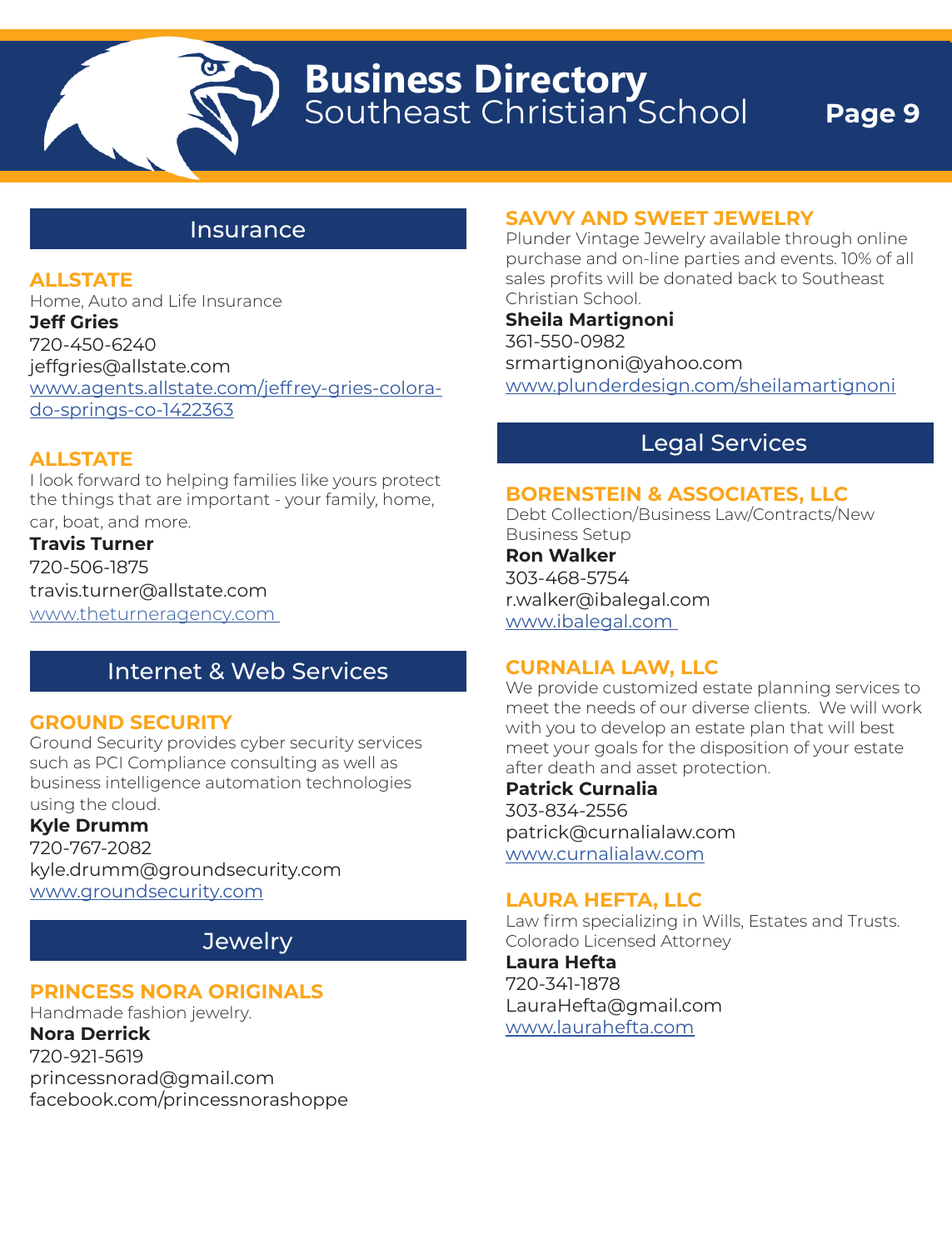# Lodging & Travel

### **LUXURY RENTAL COLLECTIVE**

Short-term luxury accommodations for large groups and families along the CO Front Range

**Cristine Arnold** 970-219-2402

luxuryrentalcollective@gmail.com www.luxuryrentalcollective.com

# Massage

### **MASSAGE BY MELISSA**

In the comfort of your home, you can receive a 60 or 90 minute massage designed to meet your specific physical needs.

**Melissa Reed**

melissalynreed@gmail.com

# Medical Clinics & Facilities

### **CENTURA ORTHOPEDICS AND SPINE**

Hip and knee preservation and reconstruct specialist **Derek Johnson, MD** 303-925-4750 www.centura.org/provider-search/derek-johnson-md

# **CO ALLERGY & ASTHMA CENTERS**

Located in Greenwood Village. **Andrea Jones** 303-740-0998 a.jones@coloradoallergy.com www.coloradoallergy.com/locations/greenwood-village facebook.com/coloradoallergy

# **FIT COLORADO PHYSICAL THERAPY**

Fitness Forward Physical Therapy. **Meredith Bremner** 303-801-8684 drmeredith@fitcoloradopt.com www.fitcoloradopt.com

# **PHYSICAL THERAPY OF THE ROCKIES**

We are an outpatient orthopedic physical therapy practice with 3 clinics located in Littleton, Englewood, and Lakewood.

**Matt Casseday** 303-955-8163 matt@ptoftherockies.com www.ptoftherockies.com facebook.com/ptoftherockies

### **ROCK CHIROPRACTIC**

Chiropractic Services for the Whole Family and New Stem Wave Therapy. **Dr. Aaron Miller** 303-840-2092 drmiller@rockchiropractic.com www.Rockchiropractic.com

facebook.com/RockChiropractic

# **SOUTH DENVER CARDIOLOGY ASSOC.**

Interventional Cardiologist **Dr. Anthony Cedrone, MD, FACC** 303-744-1065 elizabeth.bower65@gmail.com https://southdenver.com

# **TOTAL WELLNESS CENTER**

Chiropractic. **Dr. Holly Geersen** 303-627-7995 TotalWellnessCenterAurora@gmail.com www.Aurora-Chiropractic.com facebook.com/RockChiropractic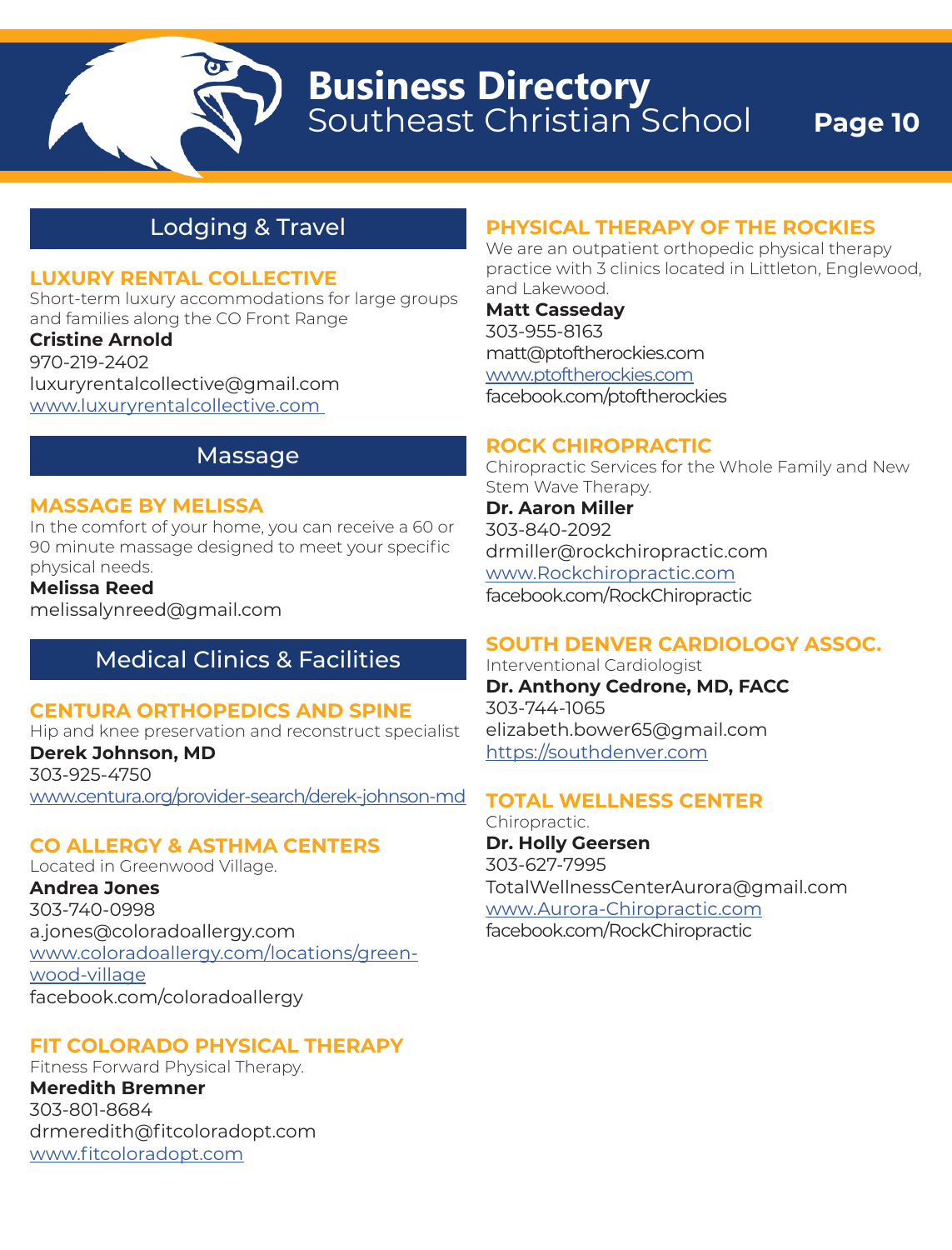# Ministries

### **BLAZING HOLY FIRE MINISTRIES**

Home for your healing and deliverance needs. We provide prayer of deliverance for those who are bound by various addictions and are oppressed by the devil. Deliverance offered every Sunday night @ 7pm. Venue address is: 9250 E. BELLEVIEW AVE., GREENWOOD VILLAGE, COLORADO 80111

# **Pastor Christine or Pastor Chantal**

303-343-2097 info@theblazingholyfire.com www.theblazingholyfire.com facebook.com/groups/theblazingholyfire

### **CONNECT CHURCH**

We are a new church plant located in Lone Tree, CO telling people about Jesus. **Tyler Lego**

720-805-9223 tyler@connectchurch.community www.connectchurch.community/ facebook.com/connectchurch.co

### **EDGE CHURCH**

JOIN US THIS SUNDAY @ 9:30 or 11:00am! **Gena Heller** 303-400-3343 (EDGE) gena@edgechurchcolorado.com www.edgechurchcolorado.com facebook.com/edgechurchco

### **LIFELINE CHRISTIAN MISSION**

Lifeline provides opportunities for people to live out their faith and spark others on mission for God. We offer a variety of ways that people can serve God whether it be through mission trips, partnering with a classroom, meal packing events, leadership seminars, or helping with church planting or other Christian schools globally.

**Sheri Sutton** 614-794-0108 sheri.sutton@lifeline.org www.lifeline.org facebook.com/lifelineCM

### **SECORCARES**

Southeast Community Outreach (SECORCares) is a non-profit, non-denominational organization operating in the southeast Denver Metro area dedicated to demonstrating compassion for those in need by providing food, personal items, monetary and budgeting assistance to individuals and families experiencing financial insecurities. SECORCares strives to provide temporary assistance which will allow recipients to succeed long term, without dependence on assistance from charitable or government agencies.

### **Amy Pfister**

720-842-5621 amy@secorcares.com www.secorcares.com

facebook.com/southeastcommunityoutreach/

### **TOUCHING AFRICA MINISTRIES**

Giving a tangible expression of God's love to the people of Ethiopia by opening our hearts and extending our hands.

### **Michael and Ann Elliott**

303-680-2363 drmelliott@touchingafricaministries.org www.touchingafricaministries.org facebook.com/touchingafricaministries

### **YOUTH FOR CHRIST INT'L**

Youth for Christ is a worldwide Christian movement working with young people around the globe. Motivated by our own faith we give young people everywhere the opportunity to be followers of Jesus Christ.

### **Chris Kozacek**

303-843-9000 chris.kozacek@yfci.org www.yfci.org facebook.com/YFCIntl/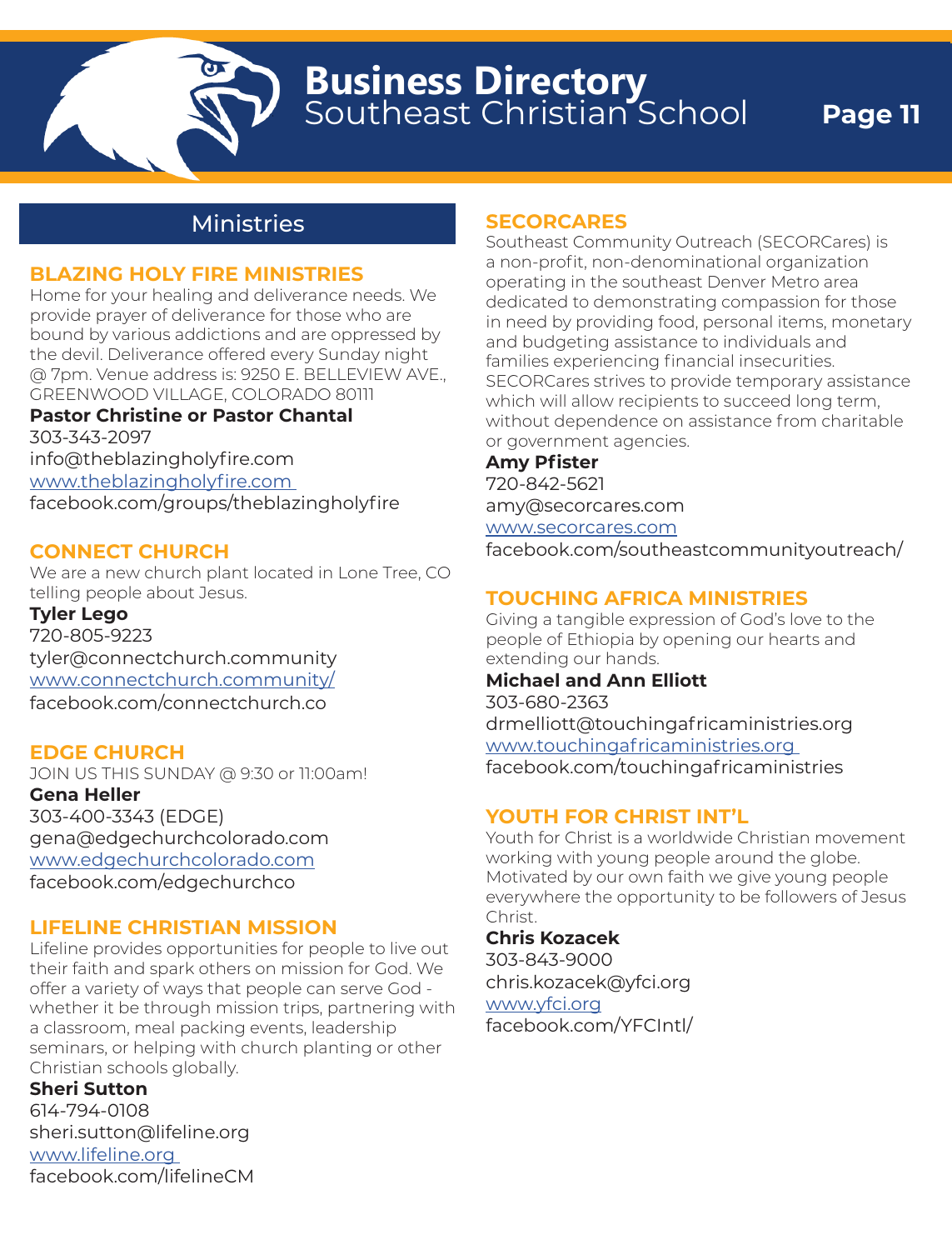

# Music

### **MELVIN MUSIC STUDIO**

Melvin Music Studio is a private lessons studio specializing in virtual or in person piano, ukulele, voice, and music theory lessons.

#### **Jennifer Melvin-Ogé**

303-882-7439 jennifer@melvinmusic.com www.melvinmusic.com facebook.com/melvinmusicstudio

### **PIANO LESSONS (ages 4 to adult)**

Private piano lessons in my home (The Farm at Arapahoe) or in your home! Flexible days and times. 15+ years of teaching and worship leading experience. Must have own keyboard to practice on!

**Kasey Melin** 425-281-0531 kmelin22@gmail.com

# News & Media

### **SALEM MEDIA GROUP**

Media Strategist for Christian radio, NewTalk and Salem Surround Digital. Ask me about advertising your business. 710KNUS and 94.7 The Word.

**Ellen Graham**

303-481-2818

ellen.graham@salemdenver.com

### **TROUBLESHOOTER NETWORK, INC**

I am a consumer advocate who helps people with all kinds of problems. If someone lied to you, cheated you or ripped you off, I can most-likely help. Over the past 40 years, I have recovered hundreds of millions of dollars for consumers in cash, merchandise, exchanges, refunds and services. There is no charge for my service. My radio show and all television segments are sponsored by reliable merchants, contractors and service providers on my Referral List.

### **Tom Martino** 303-627-8466

help@troubleshooter.com www.referrallist.com facebook.com/referralist

# Photography

#### **CHRIS McLAUGHLIN PHOTOGRAPHY**

Wedding and Engagement Photography **Kristi McLaughlin** 720-771-5881 office@cmpdenver.com www.cmpdenver.com facebook.com/cmpdenver

### **KARENA M. ADAMS PHOTOGRAPHY**

I specialize in family, seniors and event photography. I also offer Graphic Design Services such as layout, logo and brochure design for small businesses.

**Karena Adams** 503-929-1152

karenam.adams@gmail.com www.karenamadamsphotography.com facebook.com/karenamadamsphotography

### **LAUREANO MODERN PHOTOGRAPHY**

Photography services for family, senior portraits, events, etc.

**Reynaldo Laureano** 720-381-2753 photos@laureanomodernphotography.com www.laureanomodernphotography.com facebook.com/laureanomodernphoto @rlaureanojr

### **MELISSA PHOTOGRAPHY**

Family + Newborn Photographer

**Melissa Demers** 720-955-6100 smile@melissademersphoto.com www.melissademersphoto.com

### **TYLER FREEAR PHOTOGRAPHY**

Photography Services, Family Photos, Wedding Photos.

**Tyler Freear**

720-402-5523 ty@tylerfreear.com www.tylerfreear.com

facebook.com/Tyler-Freear-Photography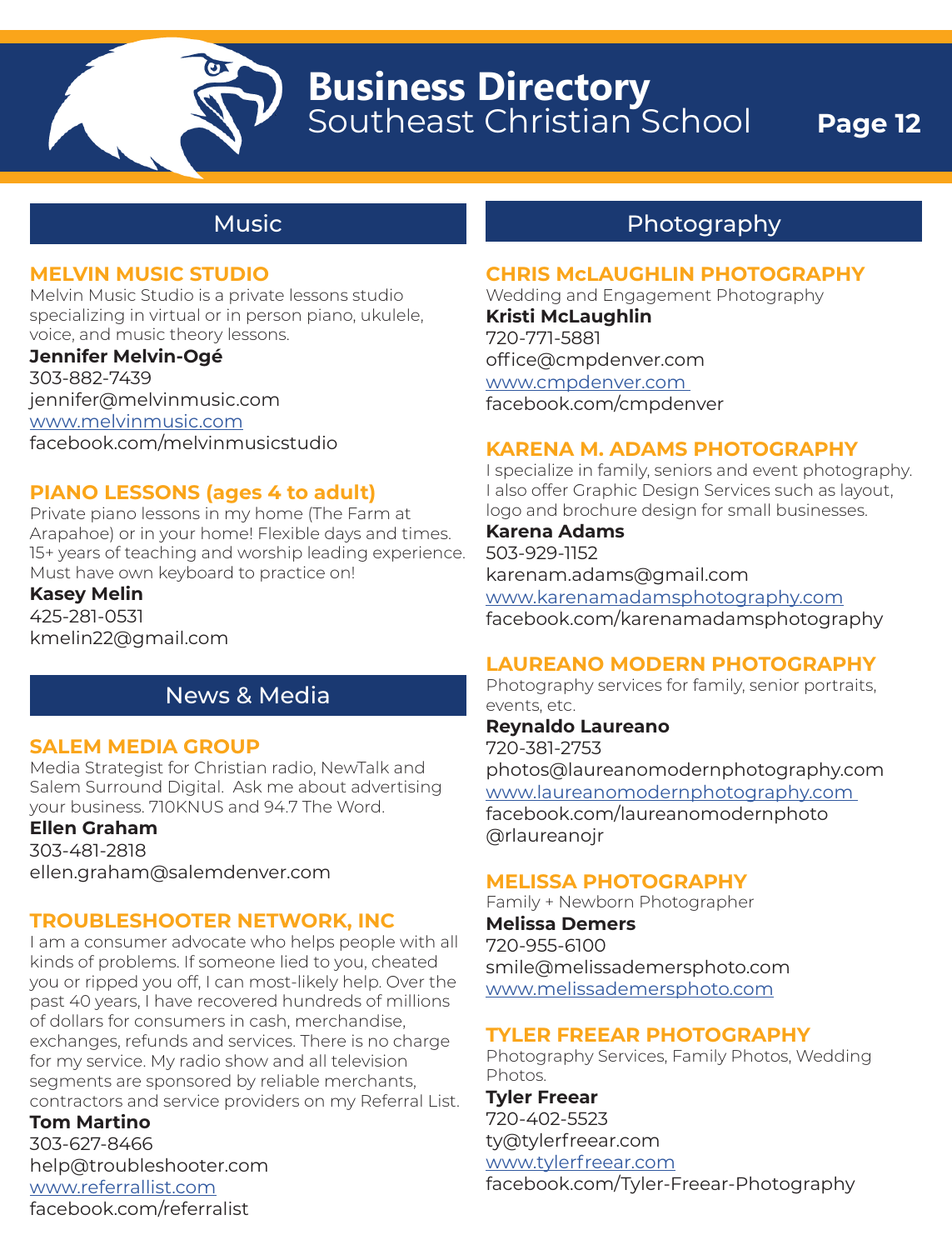# Property Inspection

# **DEEP ROOTS INSPECTION**

We are a small company that provides home inspection services, radon testing, and sewer lateral video inspections. We enjoy helping people learn about their newest home purchase and providing maintenance inspections for long term home owners.

### **Tony Frydenlund**

720-841-5779 tony@deeprootsinspection.com www.deeprootsinspection.com facebook.com/deeprootsinspection

# **J&K PROPERTY INSPECTIONS**

InterNACHI certified home inspection offering inspections, sewer scopes, radon testing, and mold testing.

### **Keith Coley**

720-924-6691 keith@jandkpropertyinspections.com www.jandkpropertyinspections.com facebook.com/jandkpropertyinspections

# Real Estate

# **ADDISON & MAXWELL**

Jason will assist you in selling a home or buying your dream home, guiding you through each step of the buying or selling process. He is your go-to person for all things related to real estate.

**Jason Marcus** 303-669-5885 jasonmarcus1@live.com www.addisonmaxwell.com/jason-marcus facebook.com/jasonmarcusrealestate/

# **CHRIS ROYER- RE/MAX PROFESSIONALS**

Providing top-notch residential real estate services in the Denver Metro area.

# **Chris Royer**

720-364-9774 royersellsdenver@gmail.com www.royerhometeam.com facebook.com/royerhometeam

### **COLDWELL BANKER**

Residential Brokerage **Kari Smith** Realtor/Broker Associate 303-324-2376 kari@denverhomesbykari.com www.denverhomesbykari.com

### **COMPASS COLORADO**

Compass is building the first modern real estate platform, pairing the industry's top talent with technology to make the search and sell experience intelligent and seamless.

**Chelsea LeVey** 303-345-5064 chelsey.levey@compass.com https://www.compass.com/agents/chelseylevey/?referrer=omnibox

# **GWIN PROPERTIES TEAM AT RE/MAX**

We've helped hundreds of families buy and sell homes all over the Denver Metro Area. We believe in building relationships with our clients and continue to stay in touch even after the transaction is over.

### **Lindsay Doherty**

303-881-3104 Lindsay@gwinproperties.com www.gwinproperties.com

facebook.com/MicheleGwinAtGwinPropertiesLLC

### **JESSICA DRUMMOND, REALTOR**

12 year Parker based Realtor residential expert with Coldwell Banker, International Diamond award recipient

### **Jessica Drummond**

720-788-4599 jessica.drummond@coloradohomes.com www.jessicasellsdenverhomes.com @realtorjessicadrummond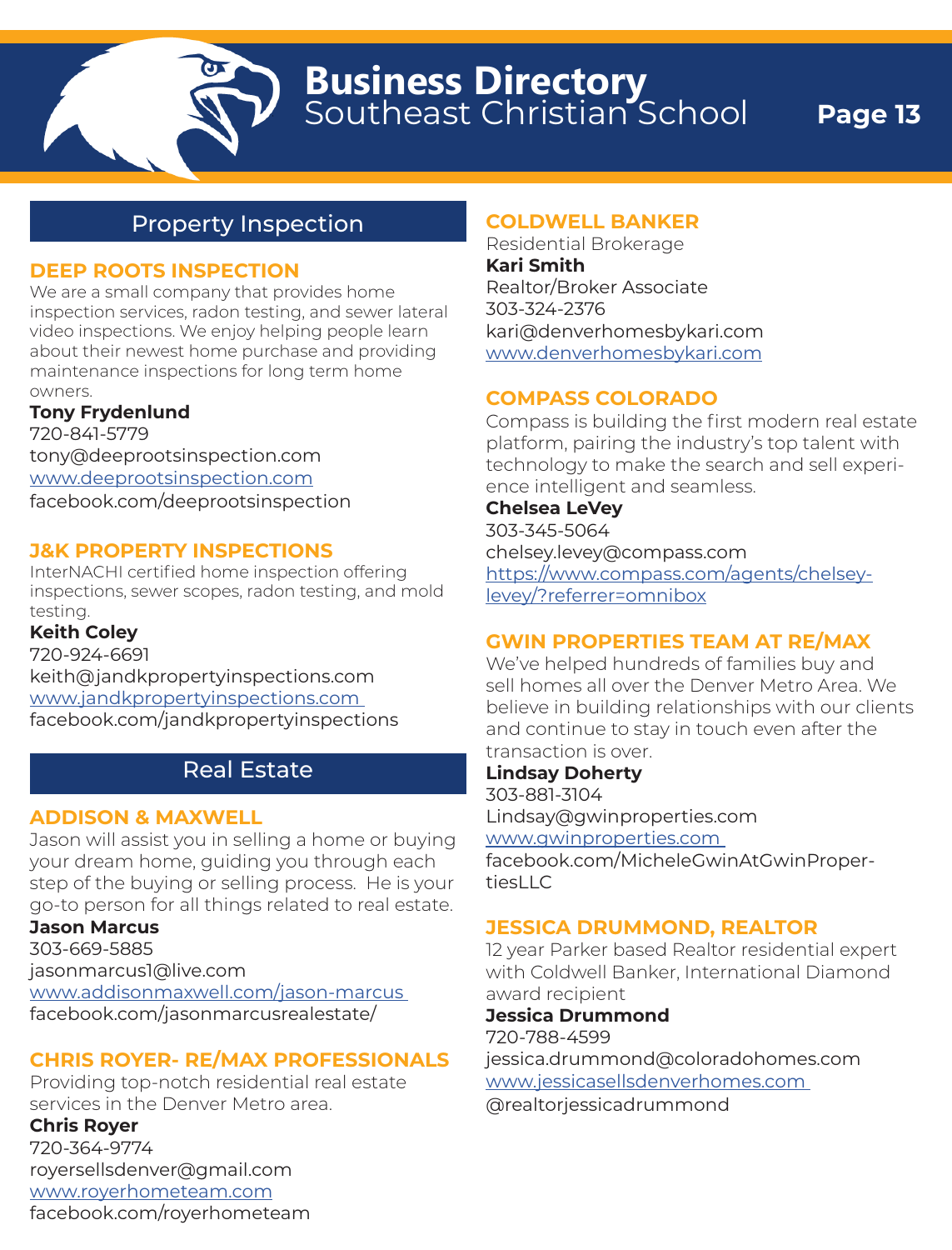# **METRO BROKERS- SHOWCASE PROPERTIES**

Realtor **Mike Bomgaars** 303-596-6932 michael.bomgaars@gmail.com www.metrobrokersonline.com/agents/Mike. **Bomgaars** 

### **OVATION- REAL ESTATE**

Helping others sale, buy, or invest in residential real estate on a full service level at prices that work for you. In both my family and my business it is my belief that we are placed here to help others. In my family we do this by teaching our kids, ages 9-17 , the importance of being there for each other and what it means to volunteer in our community to make a difference at school, at church, and beyond. In my business, we do this by always putting your needs first, make sure all options are explored and explained giving you the best advantage to make sure your goals are met.

**William Kretzer** 720-985-8975 wkretzer@kw.com www.ovationkw.com facebook.com/williamkretzerrealtor

### **REALTY ONE GROUP ELEVATIONS**

Susan and Jim Krodel are the Managing Brokers/ Owners of the Realty ONE Group office in Parker! If you are thinking about moving, or just want to chat about the market, stop by for a cup of coffee and learn how this family of professionals are taking real estate service to the Next Level! Our Realtors have unmatched character and integrity, who will go above and beyond in meeting your personal goals and highest expectations. We would be honored to meet with you and answer any questions you may have.

#### **Jim and Susan Krodel**

720-326-7177, 303-359-8181 jim@realtyonegroupelevations.com www.RealtyONEGroupElevations.com facebook.com/KrodelTeam/

### **REALTY ONE GROUP ELEVATIONS**

Residential Real Estate **Viktoria Natale** 720-254-4499 viktoria@natale.email www.viktorianatale.myrealtyonegroup.com

# **REALTY ONE GROUP ELEVATIONS**

Dedication | Communication | Trust If you are ready to start the next chapter in finding a home, Emily has the industry expertise and dedication to ensure your story has the perfect ending. Broker Associate, Realtor **Emily Shuffield** 303-564-3021 emily@milehighhomesCO.com

# **REALTY ONE GROUP PREMIER**

Realtor **Daniel Pullara** 1-708-310-0002 danpullara@gmail.com

### **RE/MAX ACCORD**

Your local real estate office with full-time agents serving Elbert and Douglas county for over 40 years. Buying or selling? Call an expert first! **Tammi Schneider** 303-717-1244 tammischneider@msn.com www.callaccord.com facebook.com/callaccord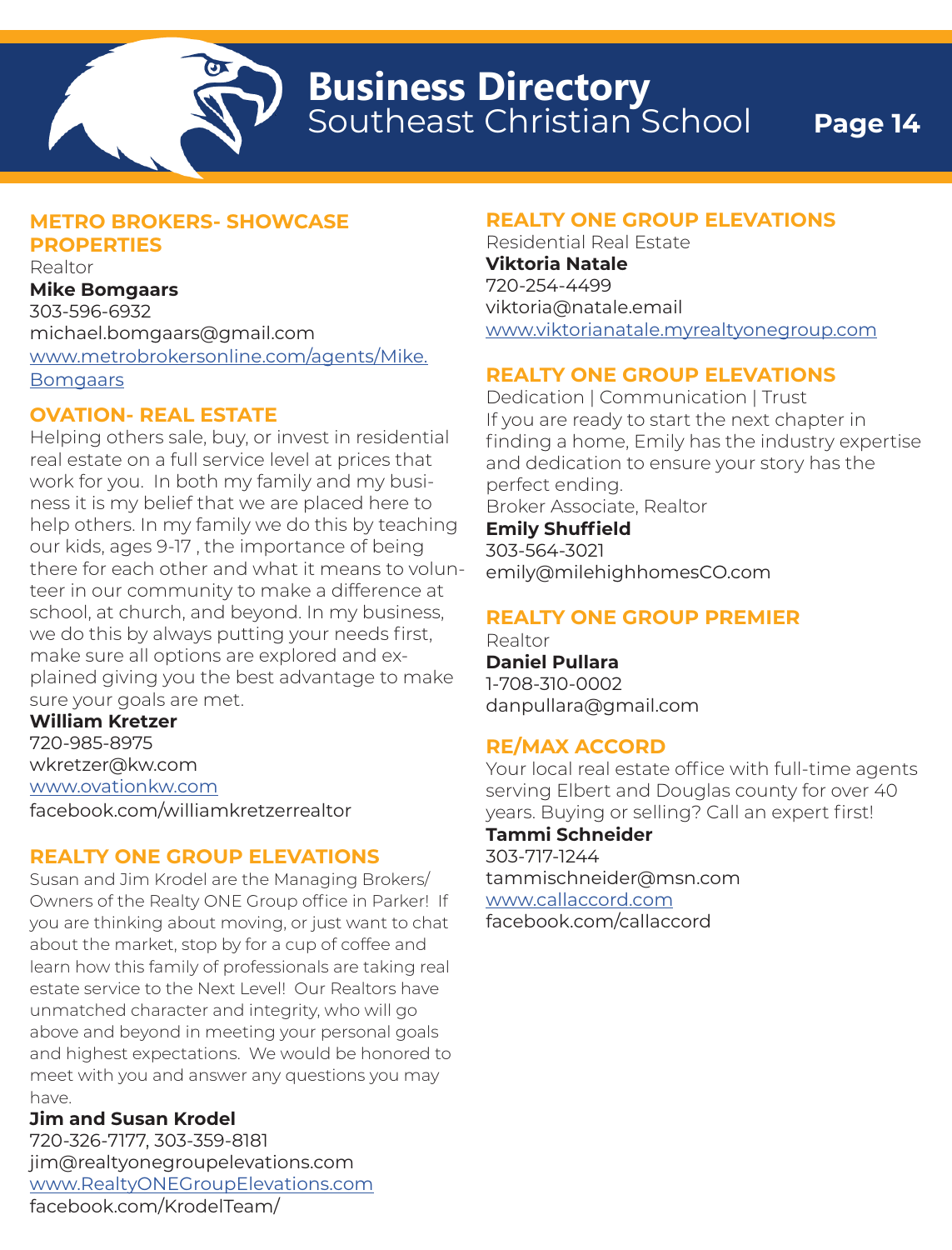**Business Directory** Southeast Christian School **Page 15 Business Directory**

### **RE/MAX PROFESSIONALS**

My extensive real estate experience allow me to seamlessly guide my clients through the home buying and selling process while providing a superior level of service, expertise and enthusiasm. I am truly passionate about each client's unique situation and doing what it takes to help them achieve their goals. Check out my transaction history and most importantly my 85+ 5-Star Client Reviews on Zillow. Feel free to reach out with questions or anything you may need as I am always happy to help!

#### **Janna Vanner**

303-720-2017 Janna@GriffithHomeTeam.com www.jannavanner.com www.zillow.com/myzillow/Profile.htm

### **VALUEPOINTE REALTY**

10+ years of experience helping buyers and sellers in the Denver Metro Area specializing in Douglas County. **Liz Bjork**

720-480-5667, 303-827-8891 lizbjork@gmail.com www.metrodenverhomeguide.com

# Seasonal

### **LONE CREEK FARMS**

Family Fun Fall Festival. 35 acres of attractions, food, and entertainment.

**Samantha Suarez**

720-343-9210 Suarez.samantha80112@gmail.com www.LoneCreekFarms.com facebook.com/LoneCreekFarmsCO

# Shopping & Retail

#### **FITNESS GALLERY**

We sell, service and deliver high end residential and commercial fitness equipment

**Donnie Salum** 303-399-1000 donnie@fitnessgallery.com www.fitnessgallery.com facebook.com/fitnessgallery

### **SOUTHEAST CHRISTIAN CHURCH BOOK AND GIFT STORE**

Books, Bibles, Gifts, Home goods, Jewelry, and Inspirational Housewares.

**Nora Derrick** 303-841-9292 nora.derrick@southeastcc.org

### **UR IMPRESSIONS**

Graphic design and vinyl graphics. **Brandon Debel** 720-608-7222 customer.support@urimpressions.com www.urimpressions.com www.urimpressionsmfg.com

### **ZYIA ACTIVE**

Direct sales for activewear and athleisure wear. I am happy to donate my commission from your purchase to Southeast!

**Adena Dorman** 303-349-7562 dean@dorm.org www.myzyia.com/adena

facebook.com/groups/2615493642012933